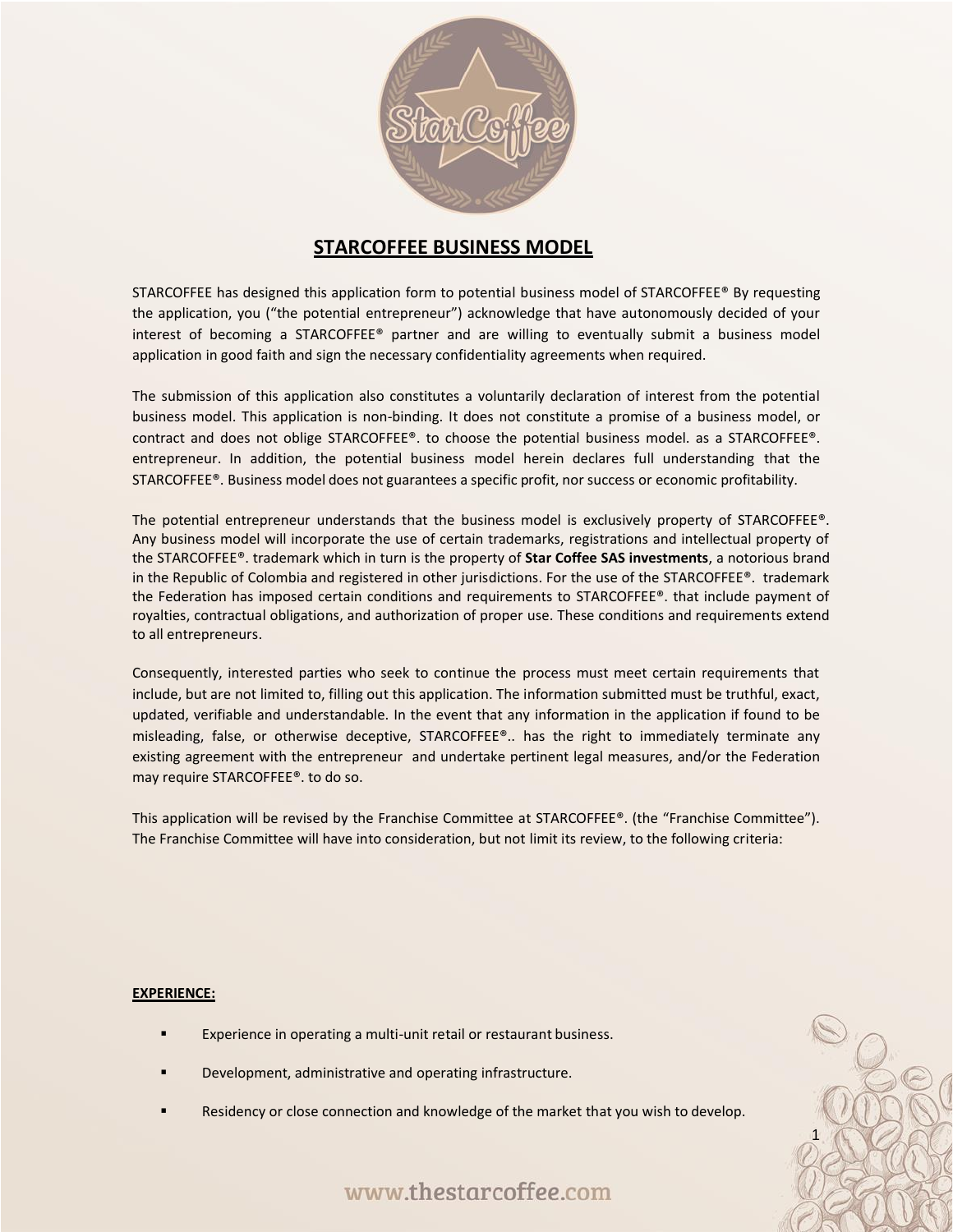

#### **CAPITAL:**

- Net worth of USD 0,5 million.
- Liquidity Assets of USD 15.000 per store.
- Indebtedness Level less than fifty percent.
- Real estate and business experience in your market.

#### **COMMITMENT:**

- Total commitment to our coffee growers, products and the STARCOFFEE®. Café genuine community coffeehouse experience.
- **■** Commitment and resources to meet the development schedule established for the market that you wish to develop.

Taking into consideration the importance of integrating the STARCOFFEE®. Café business with the special needs of the local culture and market, the evaluation process of potential franchisees includes, but is not limited, to the following steps:

- 1) Analysis of eligibility:
	- Completion of 001 application.
	- Execution of Procafecol's Confidentiality Agreements.
	- Completion of a Business Plan and Financial Projections following the suggested guide lines of STARCOFFEE®..
	- Completion of 002 application and confirmation of financial supports.
	- **■** Verification of judicial background.
	- Visit to Colombia to understand the business operation
	- **Presentation to the Franchise Committee**
	- Approval of the entrepreneure by the Board of Directors of STARCOFFEE<sup>®</sup>.

2

- 2) Negotiation and Execution of the business model Contract
- 3) Operation process for the business model and criteria

The potential entrepreneur accepts the above described procedure and accepts the final decision made by STARCOFFEE® regarding this application and the information it contains.

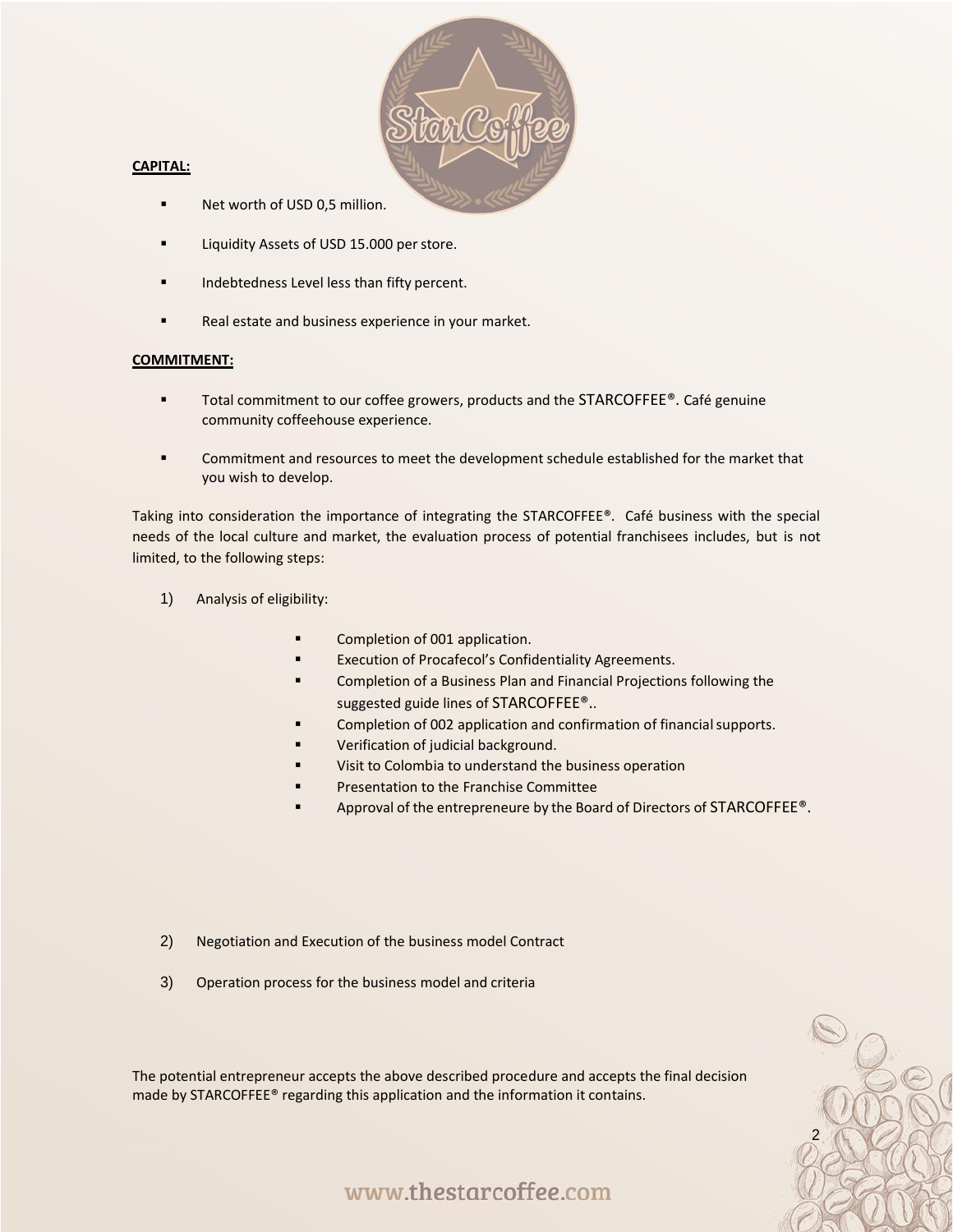

#### **Applicant information:**

The use of the information provided in this application is confidential and it is part of a standard procedure defined by STARCOFFEE®. However, in case the interested party takes legal action against STARCOFFEE®. interests or if it divulges to third parties the procedures herein described and its steps and evaluations, STARCOFFEE®. has the right to make use of the information provided in this application to defend its interests and reputation.

The information in this application includes, but is not limited to:

- 1) Personal/Business information
- 2) Experience
- 3) Financial information
- 4) Validation.

If you are interested in this franchise business opportunity please proceed and complete the following questionnaire.

*The potential Franchisee hereby authorizes* STARCOFFEE®.*, as Responsible party, to treat personal information submitted (this is, the process of collection, exchange, updating, processing, reproduction, compilation, storage, usage and classification of personal data in whole or in part) in accordance to its Privacy Policy available at [www.thestarcoffee.com](http://www.thestarcoffee.com/) for statistical purposes and for the maintenance of contact data aimed at business development-performance and future business transactions, etc. Likewise, by virtue of the authorization herein, it states that it may exercise the rights set out in valid laws, including the right to know, correct, update, rectify or suppress personal data provided to* STARCOFFEE®. *L, the right to submit requests to the Superintendence of Industry and Commerce, the right to request the production of the authorization herein or the right to revokeit.*

# **Application form 001**

#### **PERSONAL/BUSINESS INFORMATION**

**APPLICATION DATE**

Application Date:

**CONTACT INFORMATION**

www.thestarcoffee.com

3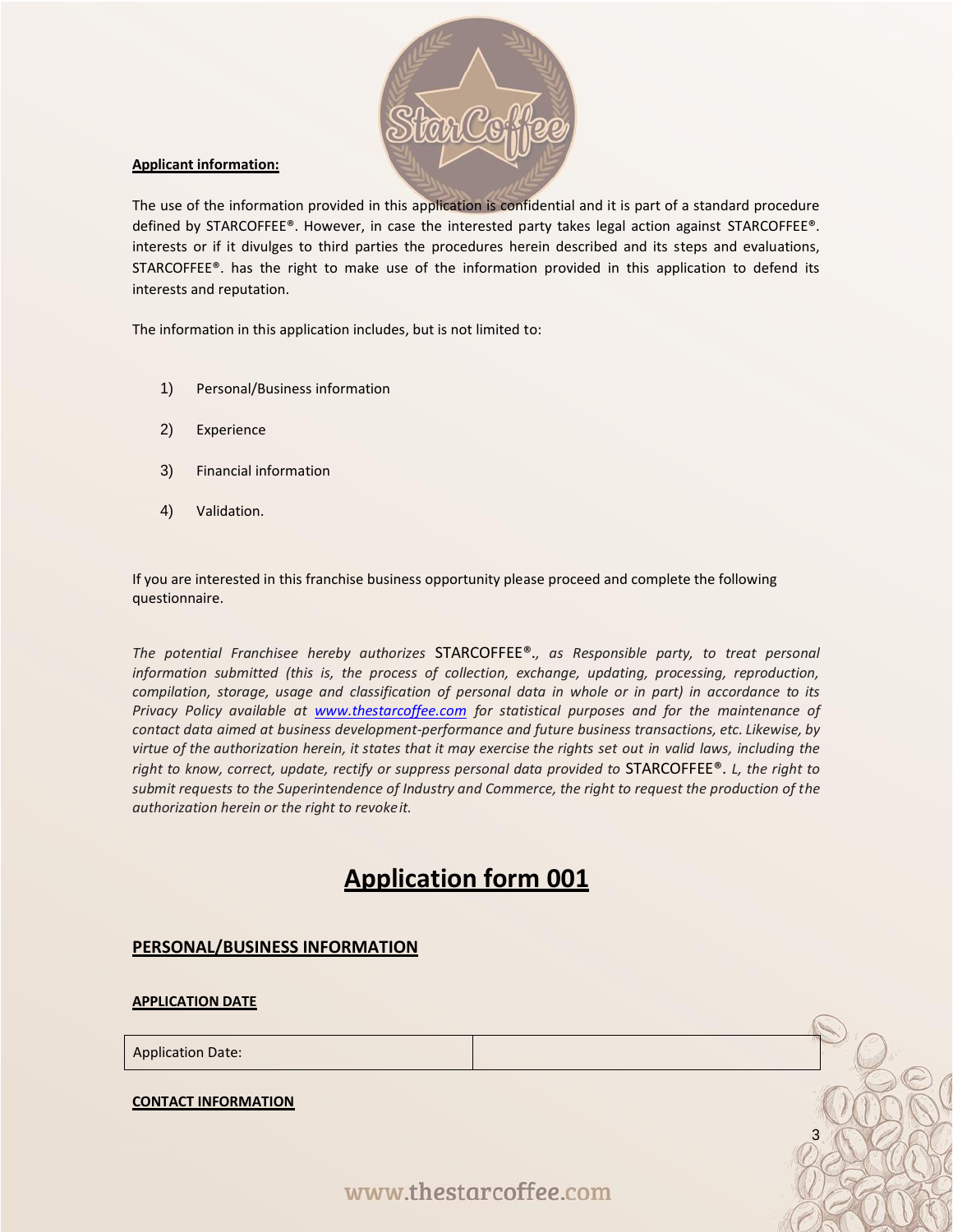

| <b>Full Name:</b>                        |  |
|------------------------------------------|--|
| Job Title:                               |  |
| Mobile number:                           |  |
| Email Address:                           |  |
| Duly authorized and acting on behalf of: |  |

## **COMPANY INFORMATION**

| Company name:                                                  |  |
|----------------------------------------------------------------|--|
| CEO name:                                                      |  |
| <b>Economic Activity:</b>                                      |  |
| Company's date of inception:                                   |  |
| Amount of years working on the described<br>economic activity: |  |
| Website:                                                       |  |
| Address:                                                       |  |
| City:                                                          |  |
| Country:                                                       |  |
| Phone Number:                                                  |  |

| Is your company a Holding?                         | <b>YES</b> |       | <b>NO</b> |         |          |
|----------------------------------------------------|------------|-------|-----------|---------|----------|
| If your answer is yes, identify your partnerships: |            |       |           |         |          |
|                                                    |            |       |           |         |          |
| Name                                               | Adress     | Phone |           | Country | Passport |
|                                                    |            |       |           |         |          |
|                                                    |            |       |           |         |          |
|                                                    |            |       |           |         |          |
|                                                    |            |       |           |         |          |

www.thestarcoffee.com

4

 $\mathbb{C}$ 

 $\mathbb{Z}$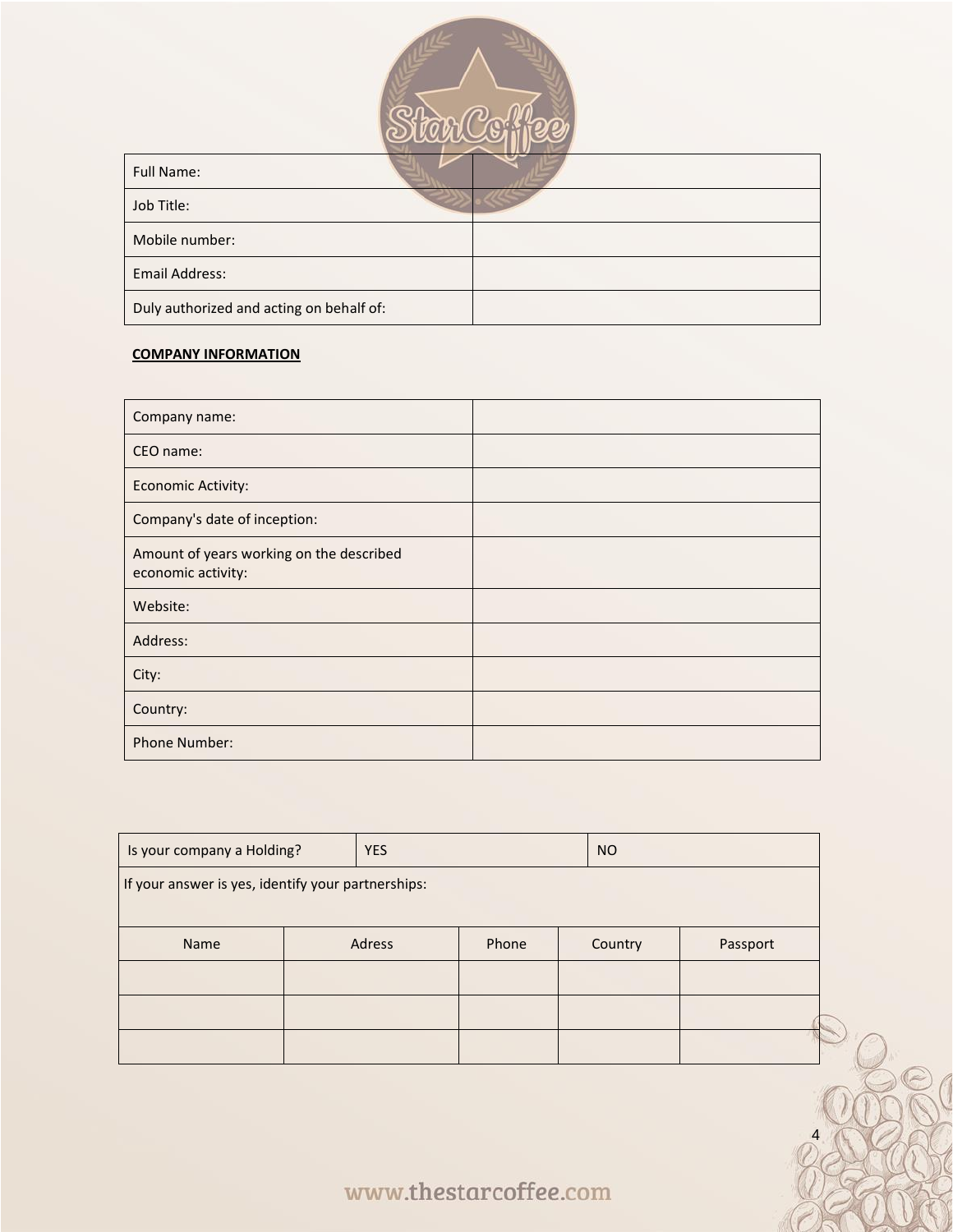

If your answer is yes, list the most significant companies in the Holding in terms of sales?

Number of points of sale your business attends:

#### Location: main points of sales (choose)

#### National:

(If you choose this option, you must mention the main cities where it is present)

#### International:

(If you choose this option, you must mention the countries where it is present)

#### What kind of territory do you want to develop? (Choose)

| Country(ies) of interest in franchising a<br>STARCOFFEE <sup>®</sup> . in order of priority        | Country(ies): |
|----------------------------------------------------------------------------------------------------|---------------|
| <b>National Franchise:</b><br>(To develop the franchise nationwide in only one country)            |               |
| Local Franchise:<br>(To develop the franchise in a defined region within one)<br>country)          |               |
| <b>Multinational Franchise:</b><br>(To develop the franchise nationwide in 2 or more<br>countries) |               |
| Single Franchise:                                                                                  |               |

| (To develop the franchise with one single Coffee Shop) |  |
|--------------------------------------------------------|--|

## **EXPERIENCE:**

| Does your company have experience in managing multiple points of sale or chains in   YES<br>the food and beverage industry? |            | <sub>NO</sub> |  |
|-----------------------------------------------------------------------------------------------------------------------------|------------|---------------|--|
| If your answer is no, in what industry does your Company have experience?                                                   |            |               |  |
|                                                                                                                             |            |               |  |
|                                                                                                                             |            |               |  |
| Have you had a successful experience positioning a brand?                                                                   | <b>YES</b> | <sub>NO</sub> |  |

5

# www.thestarcoffee.com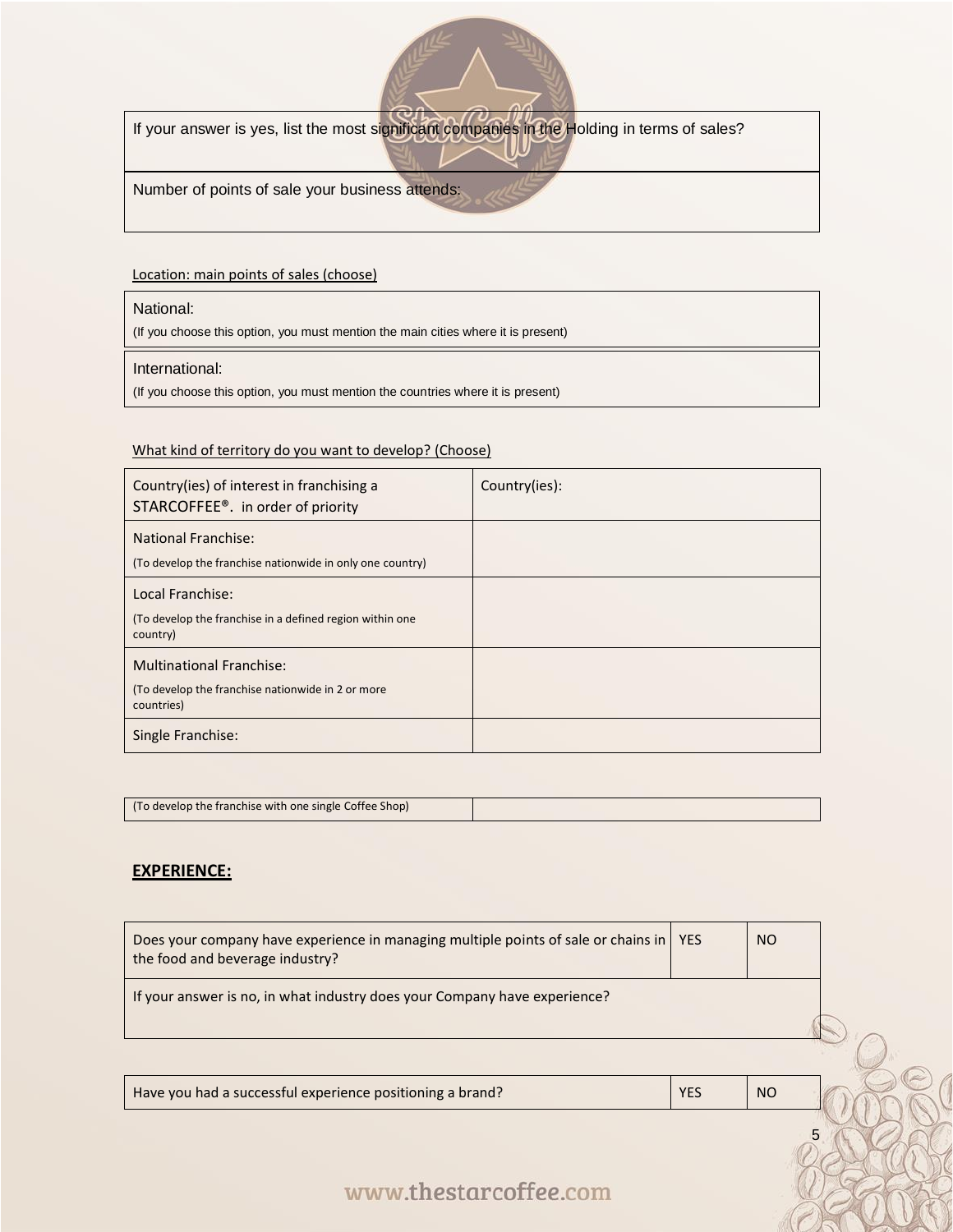| If yes, please list the brands                              |
|-------------------------------------------------------------|
|                                                             |
| How many Cafés do you plan to open in the first 2<br>years? |

Do you have any commercial relationship with a Colombian Company? List the Companies:

| Does the company have experience in building/designing shopping stores? | <b>YES</b> | <sub>NO</sub>  |
|-------------------------------------------------------------------------|------------|----------------|
| Does the company have business relationship with real estate companies? | <b>YES</b> | <sub>NO</sub>  |
| Does your Company trade coffee or any coffee related products?          | <b>YES</b> | N <sub>O</sub> |
| If yes, please name the products                                        |            |                |

| Are you interested in distributing coffee in supermarkets?   | <b>YES</b> | <sub>NO</sub> |
|--------------------------------------------------------------|------------|---------------|
| If yes, what's your experience in the distribution business? |            |               |

| Are you familiar with the Business Alliance for Secure Commerce certification? | <b>YES</b> | NO <sub>1</sub> |
|--------------------------------------------------------------------------------|------------|-----------------|
| In case you are familiar, is your company BASC certified?                      | <b>YES</b> | NO.             |

## **FINANCIAL INFORMATION**

What is the working capital that you have for this project?

# www.thestarcoffee.com

6

S

 $\mathcal{C}_\mathcal{C}$ 

1